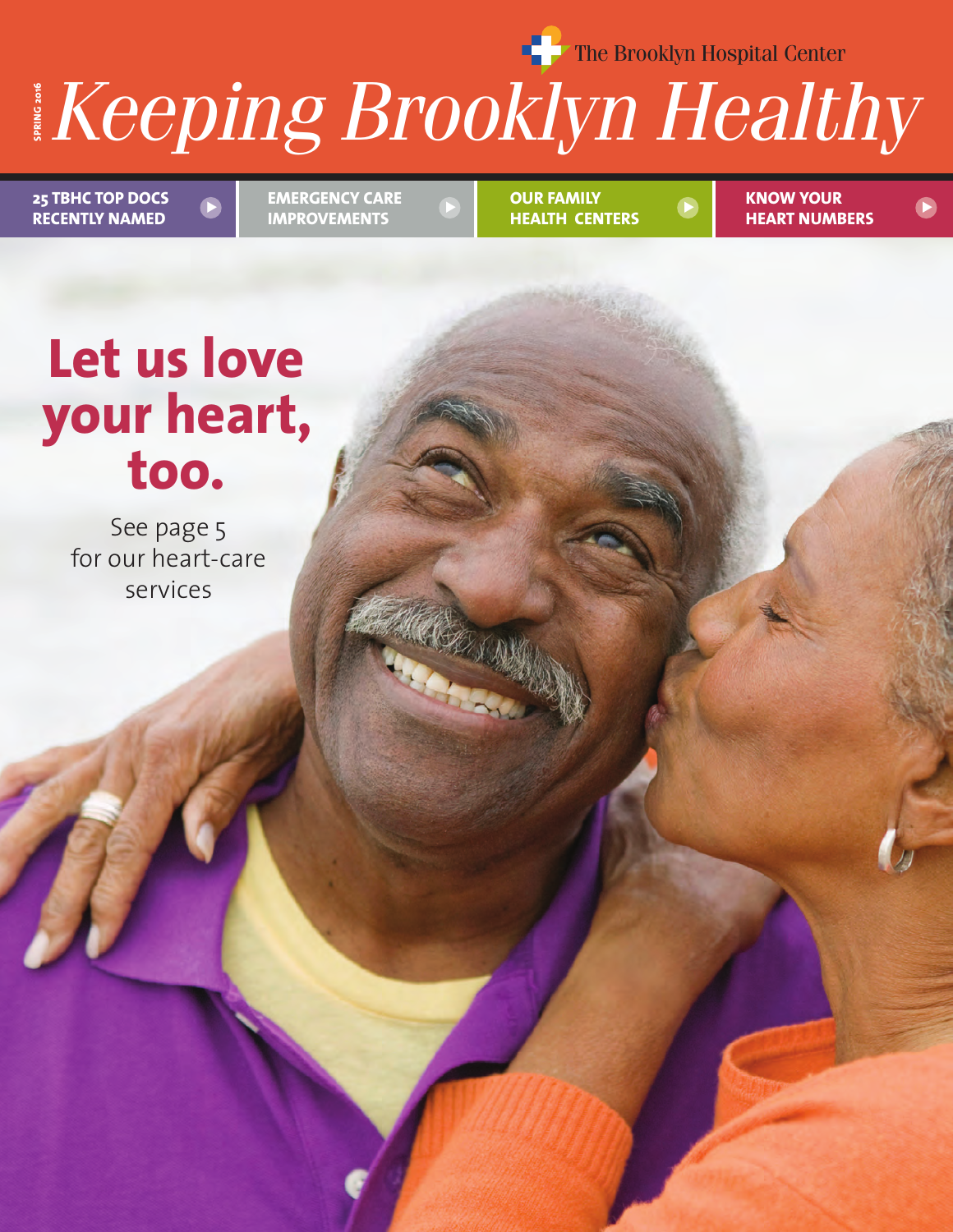#### **MESSAGE FROM OUR HOSPITAL'S PRESIDENT & CEO**



I am delighted to be named the new President of The Brooklyn Hospital Center (TBHC). Let me introduce myself: I was previously with the Kennedy Health System

located in New Jersey where, as part of the leadership team, I guided that system toward financial and operational success. It is a privilege to now be working for TBHC, a hospital that has a historic record of serving Brooklyn since 1845.

As the healthcare landscape changes, it is our job to ensure that we continue our mission as an important care provider for our neighborhoods. Among many plans we have at TBHC, you can expect us to: • Deliver coordinated primary and specialty care services to manage and maintain the health of Brooklyn's residents and provide healthcare services to all.

• Continue providing clinical quality and the best patient experience possible to ensure excellent outcomes and satisfaction for you and your family.

• Promote a culture of servant leadership to encourage TBHC staff always to Trust, Listen and Challenge (TLC) each other in a respectful way.

In March, I attended my first Annual Board of Trustees Retreat. There, we created a Blueprint for Financial and Operational Success, a guide for TBHC's immediate and prioritized needs for the next five years. This Blueprint focuses on financial, quality, operational, infrastructure, information technology and strategic items. I will be reporting more to you as we make plans according to its recommendations.

I look forward to building on our commitment during 2016 and beyond. I am especially excited to regularly update you about The Brooklyn Hospital Center's progress via *Keeping Brooklyn Healthy,* this new quarterly publication, which is named after our motto and mission!

Llay A. Ver

Gary G. Terrinoni

### **TOP DOCTORS NAMED, TOP RESULTS DELIVERED**

**The Brooklyn Hospital Center salutes these physicians who were acknowledged by Castle Connolly Medical, a publisher of the popular "Top Doctors" series. Those selected are nominated by their peers in an extensive survey process of thousands of American doctors each year. A physician-led team screens each nominee and only those who are among the very best in their specialties and in their communities are included. Here are TBHC's 2015 Top Doctors, all right in your neighborhood:**



- **Stephen Ajl, MD 1 Pediatrician**
- **Armand Asarian, MD 2 Chief, Surgery**
- **Leonard Berkowitz, MD 3 Division Chief, Infectious Diseases**
- **David Berman, MD 4 Ophthalmologist**
- **Ahmar Butt, MD 5 Internist**
- **Anders Cohen, DO 6 Division Chief, Neurosurgery**
- **Earl Ellis, MD 7 Geriatrician**
- **Howard Friedman, MD 8 Cardiologist**
- **Romulo Genato, MD 9 Surgeon**
- **Fred Gilbert, MD 10 Pediatric Genetics**
- **Stuart Green, MD 11 Division Chief, Rheumatology**
- **Ramesh Gulrajani, MD 12 Pulmonologist**
- **Abraham Jelin, MD 13 Division Chief, Pediatric Gastroenterology**
- **Matthew Kaplan, MD 14 Pediatric Nephrologist**
- **Steven Levine, MD 15 Neurologist**
- **Dolly Manvar, MD 16 Allergist and Immunologist**
- **Viplov Mehta, MD, CMD 17 Internist**
- **Nelson Menezes, MD 18 Division Chief, Vascular Surgery**
- **Steven Pavlakis, MD 19 Pediatric Neurology**
- **Swayamprabha Sadanandan, MD 20 Division Chief, Pediatric Hematology Oncology**
- **Eli Serur, MD 21 Obstetrician & Gynecologist**
- **Frederic Sherman, MD 22 Palliative Care**
- **David Sherr, MD 23 Radiation Oncologist**
- **Alan Stein, MD 24 Infectious Disease Specialist**
- **Jacob Warman, MD 25 Division Chief, Endocrinology**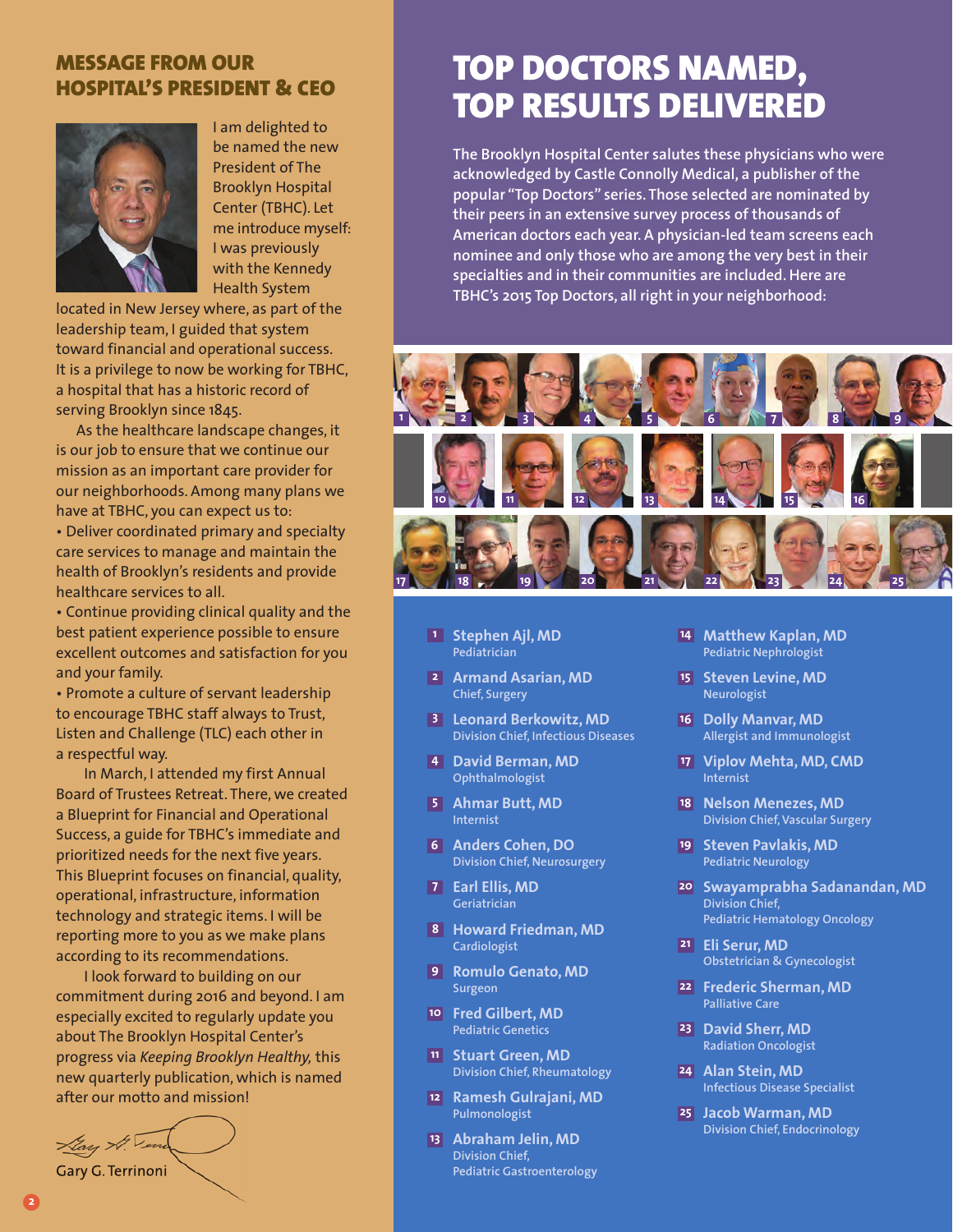

### **IMPROVEMENTS TO THE EMERGENCY DEPARTMENT**

**The Brooklyn Hospital Center is an essential provider of medical services including emergency, urgent and ambulatory care to Brooklyn. We are constantly seeking ways to improve how we deliver this care. The centerpiece of our current efforts is an ambitious emergency department modernization.**

Keeping Brooklyn healthy is a commitment we take seriously. A renovation of the emergency department (ED) is a key improvement for TBHC and is critical to ensuring that we meet current and projected community needs. Our ED was built to handle about 40,000 visits annually. Last year, we had more than 7o,000 visits.

Clearly, a more spacious ED is required. We are working closely with our staff to create a modern emergency department that will significantly enlarge the space and provide a more welcoming environment. The projected \$15 million project will provide staff with updated work areas and advanced technology, helping our care providers to more easily provide you the best emergency care possible.

Perhaps, the most welcome news of all is that these improvements will result in a streamlined registration and triage experience for patients and family members. This means less waiting time during an already stressful situation.

This renovation is the centerpiece of a larger, integrated plan to improve the hospital's emergency and urgent-care services. We are increasing access to care to the community in a variety of ways including extending hours at many of our Family Health Centers and opening urgent-care centers in several Brooklyn neighborhoods.

Keep an eye out here in future issues for architectural renderings and progress updates as we embark on these exciting and critically needed improvements.

### **IMPORTANT HEALTH SCREENINGS AT TBHC**

**TBHC has been keeping Brooklyn healthy for 170 years and counting. Preventive screening is essential to maintaining your good health. TBHC encourages you to consider:**

**Lung Cancer Screening Call 855-NO-LUNG-CA to make an appointment or for more information.**

**Cancer Screenings**

**For uninsured and under-insured people: Call 718-250-8708** to make an appointment for prostate, colorectal and breast cancer screenings or for more information.

#### **Cancer Screenings If you are insured:**

**Call 718-250-8425 or** visit www.tbh.org/find-physician to find a primary care physician who can help you receive prostate, colorectal and breast cancer screenings.

**Hepatitis C Screening Services Call 718-250-8668 to make an appointment or for more information.**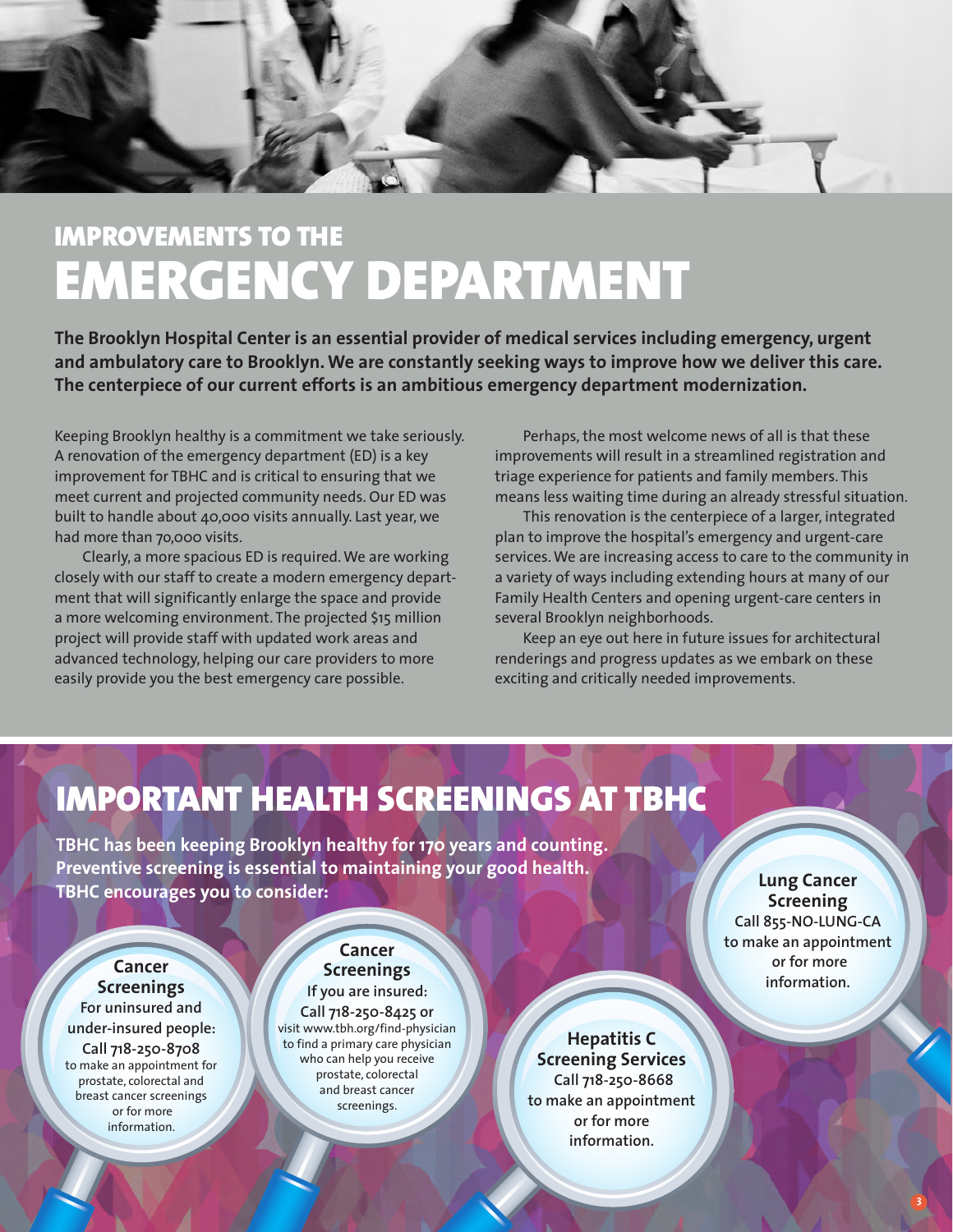## **TBHC'S FAMILY HEALTH CENTERS**

**Are you looking for a convenient facility that will take care of you and your family's healthcare needs? Look no further than right in your neighborhood.** 

You may think just of TBHC's historic downtown location when you think about The Brooklyn Hospital Center. Many patients, however, access primary and specialty outpatient care beyond the hospital through our network of convenient, neighborhood-based Family Health Centers.

Brooklyn is a place of many diverse neighborhoods, each with its own culture, composition and languages. TBHC's Family Health Centers provide high quality services tailored to the health needs of each community in which they are located.

Most of the centers are designated as Patient-Centered Medical Homes, a special recognition that is awarded to organizations that achieve standards related to quality, use of an electronic medical record, patient education, and the integration of primary and specialty care services in a coordinated manner.

Every Family Health Center emphasizes preventive and primary care through a combination of family medicine, internal medicine, pediatrics and/or women's health services. Many centers have additional supportive programs such as those to help you quit smoking, manage your diabetes, or access a WIC program or a social worker so you can learn about valuable resources in your community.

The centers target the specific needs of their communities. For instance, our new Church Avenue Family Health Center in Flatbush-Ditmas Park provides a full range of primary care, and dental and specialty services. Most centers offer community midwifery services and surgery consultation. Many of the centers also include such specialty services as cardiology, gastroenterology, podiatry or sports medicine.

We make every effort to speak our community's languages. Every center has staff that speaks English or Spanish. You can also, however, find staff fluent in Creole at Church Avenue, Polish at Manhattan Avenue, Mandarin and Cantonese at 61st Street, and Yiddish at the Williamsburg site, each reflecting the cultures of the center's community.

See which Family Health Center is nearest to you and call to learn more about its specific services and office hours:

> **Church Avenue Family Health Center,** 2244 Church Avenue in Flatbush-Ditmas Park, 718-826-5656.

> **La Providencia Avenue Family Health Center,** 1280 DeKalb Avenue in Bushwick, 718-455-9000.

> **Manhattan Avenue Family Health Center,** 99 Division Avenue in Greenpoint, 718-599-6200.

> **61st Street Family Health Center,** 771 61st Street in Dyker Heights-Borough Park, 718-851-2323.

> **Williamsburg Family Health Center,** 99 Division Avenue in Williamsburg, 718-599-6200.

**LET'S CONNECT! There are lots of ways to connect with The Brooklyn Hospital Center on line, whether it be through one of the popular social media sites or our own website. Visit us at:**







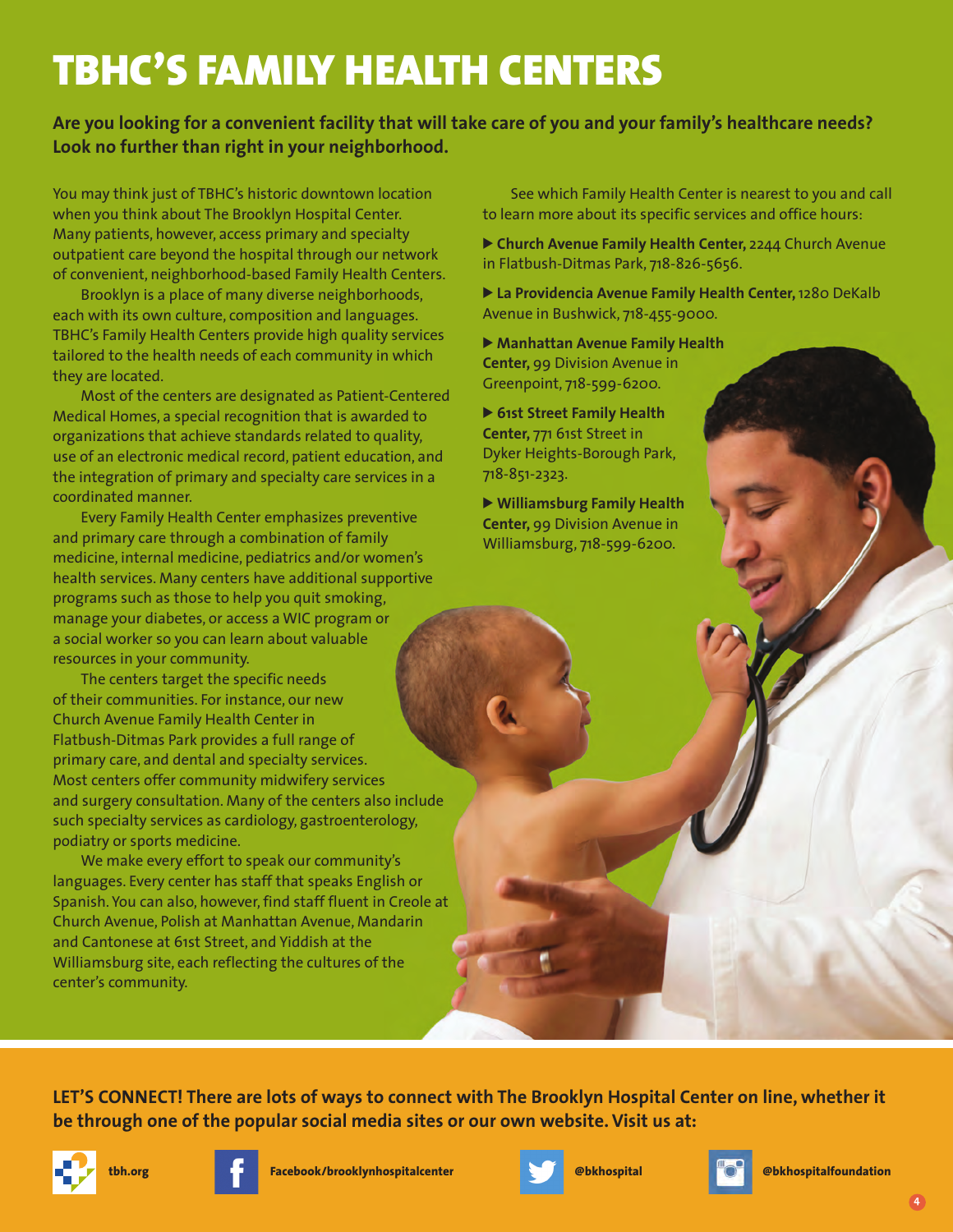### **TBHC EXPANDED HEART CARE SERVICES**

Implanted heart devices defibrillators, pacemakers —have become more common in the past 10 years and they have helped a lot of people live long and healthier lives. Unfortunately, our community has not had easy local access to these lifesaving devices, which are called electrophysiology (EP) services.

That is until now, because The Brooklyn Hospital Center (TBHC) has recently been given the green light from the New York State Department of Health to offer EP services and studies, and implant devices.

In fact, the Cardiology

Division of the Department of Medicine, led by Chief Ramesh Gowda, MD (shown here with a patient), is proud to offer a newly expanded array of interventions, procedures and preventive services, with more on the way.

Traditionally, our communities have lacked access to sophisticated services to meet their heart-health needs. The result has been a significant number of preventable deaths and higher than predicted illness from cardiovascular disease. In a coordinated and aggressive effort to address this public health issue, The Brooklyn Hospital Center has been seeking to build upon its already excellent cardiology services.

The new EP services complement the cardiovascular care we currently provide. In our catheterization lab, the cardiology team performs **diagnostic angiography,** procedures performed to view blood vessels after injecting them with a dye that can be seen on an x-ray; **peripheral angiography,** a procedure to find narrowed or blocked areas in one or more of the arteries that supply blood to the legs; and **implantable loop recorder,** a small cardiac monitor that records the heart's electrical activity.

The Brooklyn Hospital Center also offers **echo-**

**cardiography,** ultrasound to see the heart's action in multiple dimensions; **treadmill stress test; nuclear stress test,** where a radioactive dye is injected into the bloodstream and the heart is monitored with imaging at rest and after exercise; and **cardioversion,** a procedure done to restore a normal heart rhythm for people who have abnormalities or arrhythmias. Our **general cardiology clinic** provides preventive and follow-up heart care.

Coming soon to this already rich array of services are plans to launch clinics for heart failure, Coumadin users, patients with heart devices, and those seeking to quit smoking. Stay tuned!

### **KNOW YOUR HEART NUMBERS**

**There are key markers of heart health that are measured by numbers. It's important to visit your primary care provider annually to keep on top of these numbers to see that they are falling in the normal range. If they are not normal, your care provider can work with you on a plan that may include diet, exercise and medicine.** 

**Blood pressure,** the force of blood against the arteries when the heart beats and rests. High blood pressure is a risk factor of heart disease.

**Cholesterol,** a waxy substance produced by the liver. Because cholesterol is unable to dissolve in the blood, it can, over time, clog arteries, which can lead to heart disease.

**Blood sugar,** the amount of sugar (glucose) in your blood. Blood sugar can determine your risk of diabetes, a serious health issue in its own right, but also a risk factor for heart disease.

#### **Body mass index (BMI) and waist circumference.**

An ideal weight varies by gender, age, height and frame. BMI and waist circumference are indicators if you are at a healthy weight for your heart.

**For more information about our full range of heart-health services, please call 718-250-8265.**